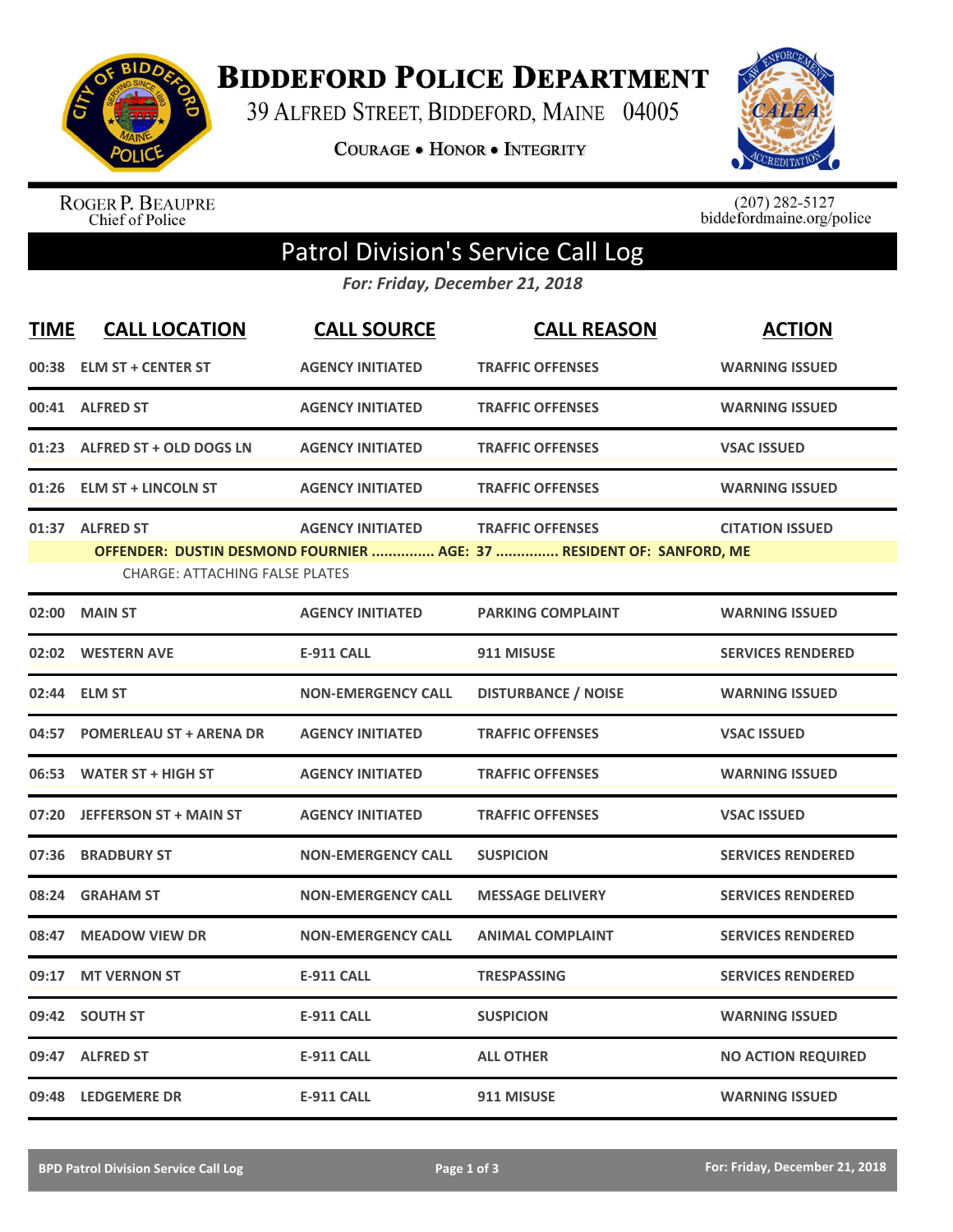| <b>TIME</b> | <b>CALL LOCATION</b>                                                                                                                                   | <b>CALL SOURCE</b>        | <b>CALL REASON</b>                 | <b>ACTION</b>             |  |  |  |
|-------------|--------------------------------------------------------------------------------------------------------------------------------------------------------|---------------------------|------------------------------------|---------------------------|--|--|--|
| 10:08       | <b>MT VERNON ST</b>                                                                                                                                    | <b>NON-EMERGENCY CALL</b> | <b>TRESPASSING</b>                 | <b>SERVICES RENDERED</b>  |  |  |  |
|             | 10:42 LINCOLN ST                                                                                                                                       | <b>E-911 CALL</b>         | 911 MISUSE                         | <b>SERVICES RENDERED</b>  |  |  |  |
|             | 11:04 CATHEDRAL OAKS DR                                                                                                                                | <b>NON-EMERGENCY CALL</b> | <b>SUSPICION</b>                   | <b>SERVICES RENDERED</b>  |  |  |  |
|             | 11:22 MIDDLE ST                                                                                                                                        | <b>E-911 CALL</b>         | 911 MISUSE                         | <b>WARNING ISSUED</b>     |  |  |  |
|             | 11:36 ALFRED ST                                                                                                                                        | <b>WALK-IN AT STATION</b> | <b>PARKING COMPLAINT</b>           | <b>SERVICES RENDERED</b>  |  |  |  |
|             | <b>11:37 KING ST</b>                                                                                                                                   | <b>AGENCY INITIATED</b>   | <b>ANIMAL COMPLAINT</b>            | <b>NEGATIVE CONTACT</b>   |  |  |  |
|             | 11:50 BOULDER WAY                                                                                                                                      | <b>NON-EMERGENCY CALL</b> | <b>SUSPICION</b>                   | <b>NEGATIVE CONTACT</b>   |  |  |  |
| 11:54       | <b>WENTWORTH ST</b>                                                                                                                                    | <b>NON-EMERGENCY CALL</b> | <b>ANIMAL COMPLAINT</b>            | <b>SERVICES RENDERED</b>  |  |  |  |
| 12:23       | <b>MAIN ST</b>                                                                                                                                         | <b>AGENCY INITIATED</b>   | <b>WARRANT ARREST</b>              | <b>ARREST(S) MADE</b>     |  |  |  |
|             | OFFENDER: SHANIA M WHITE  AGE: 21  RESIDENT OF: BIDDEFORD, ME<br>CHARGE: OPERATING WHILE LICENSE SUSPENDED OR REVOKED<br><b>CHARGE: WARRANT ARREST</b> |                           |                                    |                           |  |  |  |
| 12:31       | WEST MYRTLE ST + GRAHAM ST NON-EMERGENCY CALL                                                                                                          |                           | <b>PARKING COMPLAINT</b>           | <b>SERVICES RENDERED</b>  |  |  |  |
| 13:15       | <b>HEALTHCARE DR</b>                                                                                                                                   | <b>E-911 CALL</b>         | 911 MISUSE                         | <b>WARNING ISSUED</b>     |  |  |  |
|             | 13:44 KING ST                                                                                                                                          | <b>AGENCY INITIATED</b>   | <b>ANIMAL COMPLAINT</b>            | <b>SERVICES RENDERED</b>  |  |  |  |
|             | 14:19 ALFRED ST                                                                                                                                        | <b>WALK-IN AT STATION</b> | <b>DRUG TAKE BACK</b>              | <b>SERVICES RENDERED</b>  |  |  |  |
|             | 14:34 SPRUCE ST + ELM ST                                                                                                                               | <b>NON-EMERGENCY CALL</b> | <b>ALL OTHER</b>                   | <b>SERVICES RENDERED</b>  |  |  |  |
|             | 14:42 CUTTS ST                                                                                                                                         | <b>E-911 CALL</b>         | <b>SUSPICION</b>                   | <b>UNFOUNDED</b>          |  |  |  |
|             | 15:12 ALFRED ST                                                                                                                                        | <b>NON-EMERGENCY CALL</b> | <b>COURT ORDERED CHECK IN</b>      | <b>SERVICES RENDERED</b>  |  |  |  |
|             | 15:29 STONE ST                                                                                                                                         | <b>AGENCY INITIATED</b>   | <b>PRO-ACTIVE DV RESPONSE TEAM</b> | <b>NO VIOLATION</b>       |  |  |  |
|             | 15:32 HIGH ST                                                                                                                                          | <b>AGENCY INITIATED</b>   | <b>PRO-ACTIVE DV RESPONSE TEAM</b> | <b>NEGATIVE CONTACT</b>   |  |  |  |
|             | <b>15:51 GOVE ST</b>                                                                                                                                   | <b>AGENCY INITIATED</b>   | <b>PRO-ACTIVE DV RESPONSE TEAM</b> | <b>NO VIOLATION</b>       |  |  |  |
|             | 16:04 ELM ST + SPRUCE ST                                                                                                                               | <b>NON-EMERGENCY CALL</b> | <b>DAMAGED TRAFFIC LIGHT</b>       | <b>NO ACTION REQUIRED</b> |  |  |  |
|             | 16:08 SOUTH ST                                                                                                                                         | <b>NON-EMERGENCY CALL</b> | <b>DRUG</b>                        | <b>SERVICES RENDERED</b>  |  |  |  |
|             | 16:29 ALFRED ST                                                                                                                                        | <b>NON-EMERGENCY CALL</b> | <b>PAPERWORK</b>                   | <b>SERVICES RENDERED</b>  |  |  |  |
|             | 17:05 MARINER WAY                                                                                                                                      | <b>NON-EMERGENCY CALL</b> | <b>SUSPICION</b>                   | <b>SERVICES RENDERED</b>  |  |  |  |
|             | 17:11 ALFRED ST                                                                                                                                        | <b>WALK-IN AT STATION</b> | <b>HARASSMENT</b>                  | <b>REPORT TAKEN</b>       |  |  |  |
|             | 17:55 ALFRED ST                                                                                                                                        | <b>WALK-IN AT STATION</b> | <b>COURT ORDERED CHECK IN</b>      | <b>SERVICES RENDERED</b>  |  |  |  |